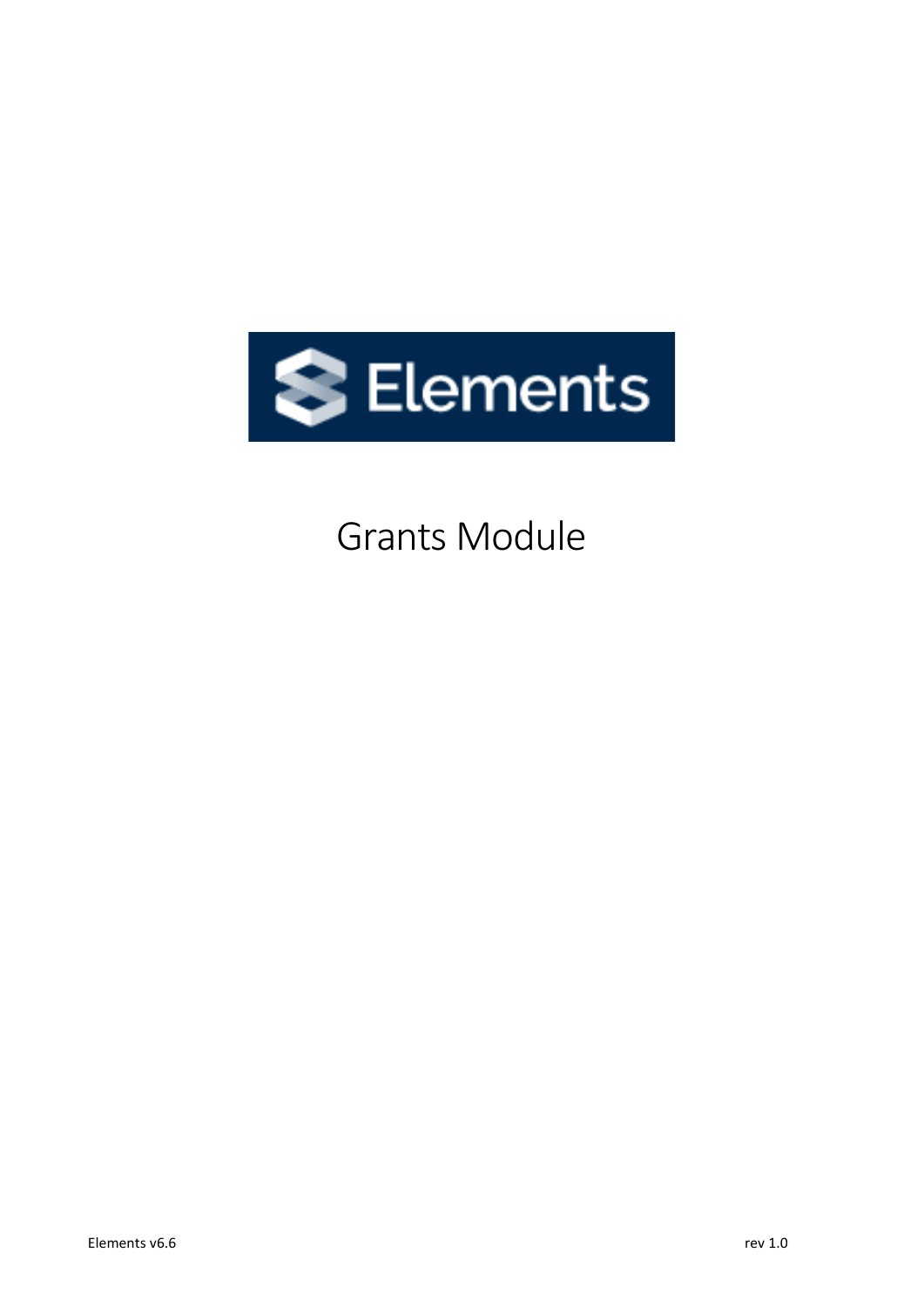# Introduction to the Grants Module

The Grants module can be found on your Elements homepage.

| <b>Grants</b> |                 |
|---------------|-----------------|
| Claimed       |                 |
| • 2 grants    |                 |
| • 2 grants    |                 |
|               |                 |
|               |                 |
|               |                 |
|               |                 |
|               |                 |
|               |                 |
| + ADD NEW     | <b>VIEW ALL</b> |

We have a daily feed for grants coming from Agresso PCB, which will populate your Elements profile, with successful grants from the **31st July 2017**. Alternatively, you can manually add a grant into your Elements profile if your grant was awarded before this date or was awarded outside of the institution. If you are unsure, please contact [elementssupport@wlv.ac.uk](mailto:elementssupport@wlv.ac.uk) for further advice.

## Adding Manual Grants

If you are missing a grant and it is outside of the July 2017 threshold for PCB, you can manually add a grant to your profile. Click on the + add New link in the Grants module.

| * What is your relationship with<br>this grant? | $\Box$ Funded by                              | Primary investigator of                   |   |
|-------------------------------------------------|-----------------------------------------------|-------------------------------------------|---|
|                                                 | $\Box$ Secondary investigator of              | Primary investigator (sub-<br>project) of |   |
|                                                 | Secondary investigator<br>(sub-project) of    | Senior/key personnel of                   |   |
|                                                 |                                               | Essential Information                     |   |
| <b>*</b> Title                                  |                                               |                                           |   |
| Funder reference                                |                                               |                                           | A |
| <b>*</b> Funder name                            |                                               |                                           | ĥ |
| <b>*</b> Funder Type                            | [Select an option]<br>$\check{ }$             |                                           |   |
|                                                 |                                               |                                           | Ŧ |
| Funding type                                    |                                               |                                           | ? |
| Description                                     |                                               |                                           | 7 |
| * Start date                                    | 曲                                             |                                           |   |
| * End date                                      | 曲                                             |                                           | ? |
| * Amount                                        | GE V                                          |                                           | ? |
| <b>Status</b>                                   |                                               |                                           |   |
| URL                                             |                                               |                                           | ? |
|                                                 |                                               |                                           | A |
| Researchers                                     | : No Researchers - please add<br>Add a person |                                           | ? |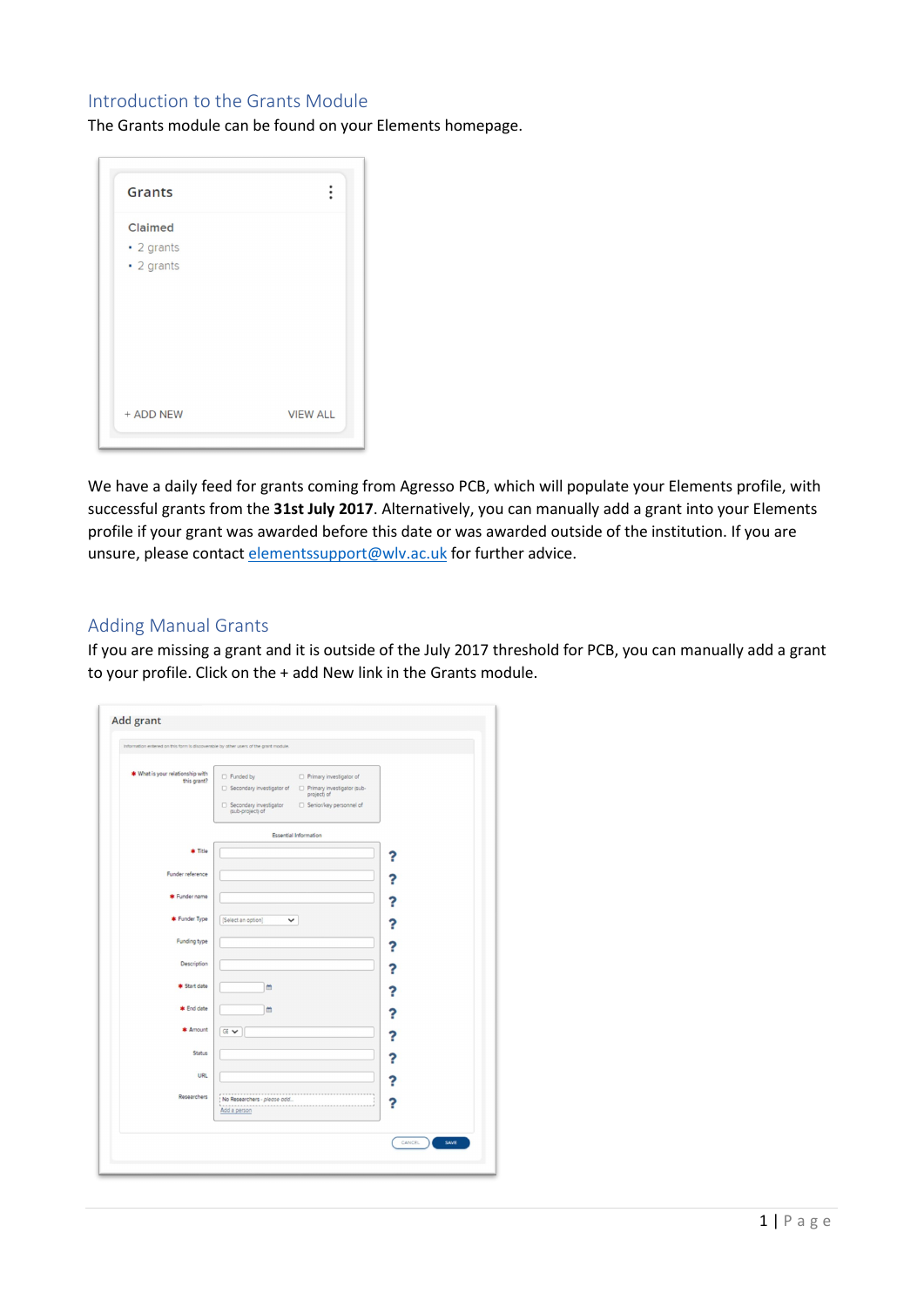A form will now appear for you to complete. All fields marked with a red asterisks must be complete as these are mandatory fields and without them being complete, you will be unable to save the record. If you hover over the blue question marks this will provide you with guidance on what should be included in each field. Once the fields are complete, then click **Save**.

|                         | <b>Essential Information</b> |                                               |
|-------------------------|------------------------------|-----------------------------------------------|
| <b>*</b> Title          |                              | Please enter the title of your<br>н<br>grant. |
| <b>Funder reference</b> |                              |                                               |

### You will then be presented with the grant record you have just created.

| 14:38 Grant added. | $\times$ |
|--------------------|----------|
|                    |          |
|                    |          |
|                    |          |
|                    |          |
|                    |          |
|                    |          |

To return to your profile, please click the HOME button.

#### Missing Grants

If there is a grant missing from your homepage and it is a successful grant that was in progress after July 2017, you can search the system to find it.

#### Click Menu and then under **Reporting** select **System Search**.

| My Profile                 | Assessment           | Open Access     | Reporting |         |
|----------------------------|----------------------|-----------------|-----------|---------|
|                            |                      |                 |           |         |
|                            | Reports & Dashboards | Search          |           |         |
| > CVs & Individual Reports |                      | > System Search |           | $> R_1$ |

| Search: |                                   |  |
|---------|-----------------------------------|--|
|         | $\bullet$ Simple $\circ$ Advanced |  |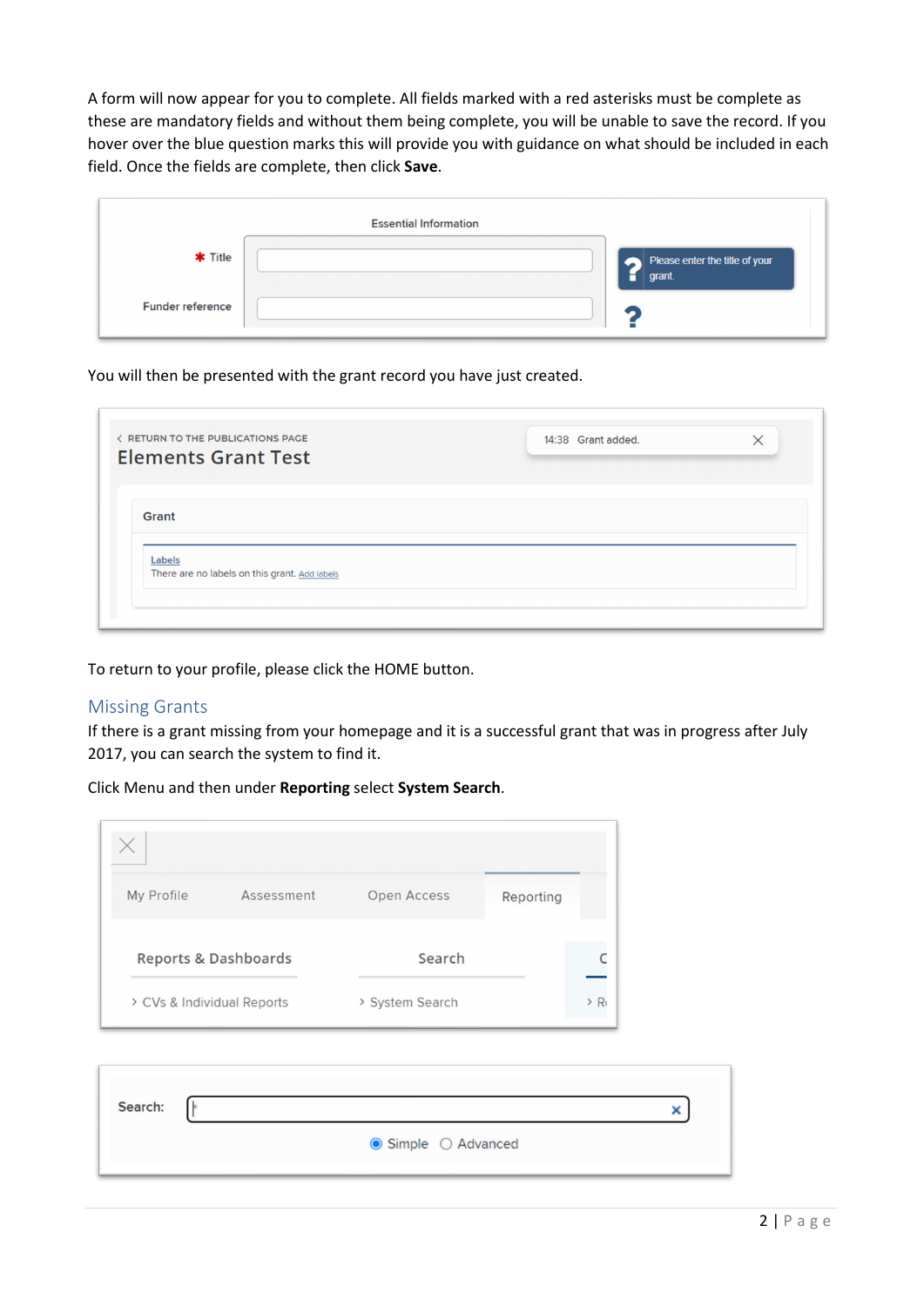Select advanced and a form will load.

| <b>System Search</b> |                                                                                    | $\bf{0}$ |
|----------------------|------------------------------------------------------------------------------------|----------|
| Search criteria      |                                                                                    |          |
| Mode:                | ○ Simple ● Advanced                                                                |          |
| Search for:          | $\pmb{\times}$                                                                     |          |
|                      | Add keywords or names, or enter a wildcard (") to use only the restrictions below. |          |
| Date from:           | ₩                                                                                  |          |
|                      | Restrict the search with a date in dd/mm/yyyy format, or leave blank.              |          |
| Date to:             | ₩                                                                                  |          |
|                      | Restrict the search with a date in dd/mm/yyyy format, or leave blank.              |          |
| Search:              | Publications                                                                       |          |
|                      | <b>Z</b> Grants                                                                    |          |
|                      | Professional activities                                                            |          |
|                      | Organisational structures                                                          |          |
|                      | Projects                                                                           |          |
|                      | Pieces of equipment                                                                |          |
|                      | Z Teaching activities                                                              |          |
|                      | Records of impact                                                                  |          |
|                      | <b>Z</b> Journals                                                                  |          |
|                      | Deposit advice                                                                     |          |
| Verification status: | [no filter]<br>$\check{~}$                                                         |          |

Enter the grant title, uncheck all items from the search list but grants and then click search.

Scroll down to see your results and click the magnified glass to see the full details of the record.

|                            | The search returned 1 result. Save this search.                                                                                    |  |
|----------------------------|------------------------------------------------------------------------------------------------------------------------------------|--|
| $1-1$ of 1                 |                                                                                                                                    |  |
| <b>Elements Grant Test</b> |                                                                                                                                    |  |
|                            | Title: Elements Grant Test; Funder reference: [not entered]; Funder name: Elements; Description: [not entered]; URL: [not entered] |  |
| Grant                      |                                                                                                                                    |  |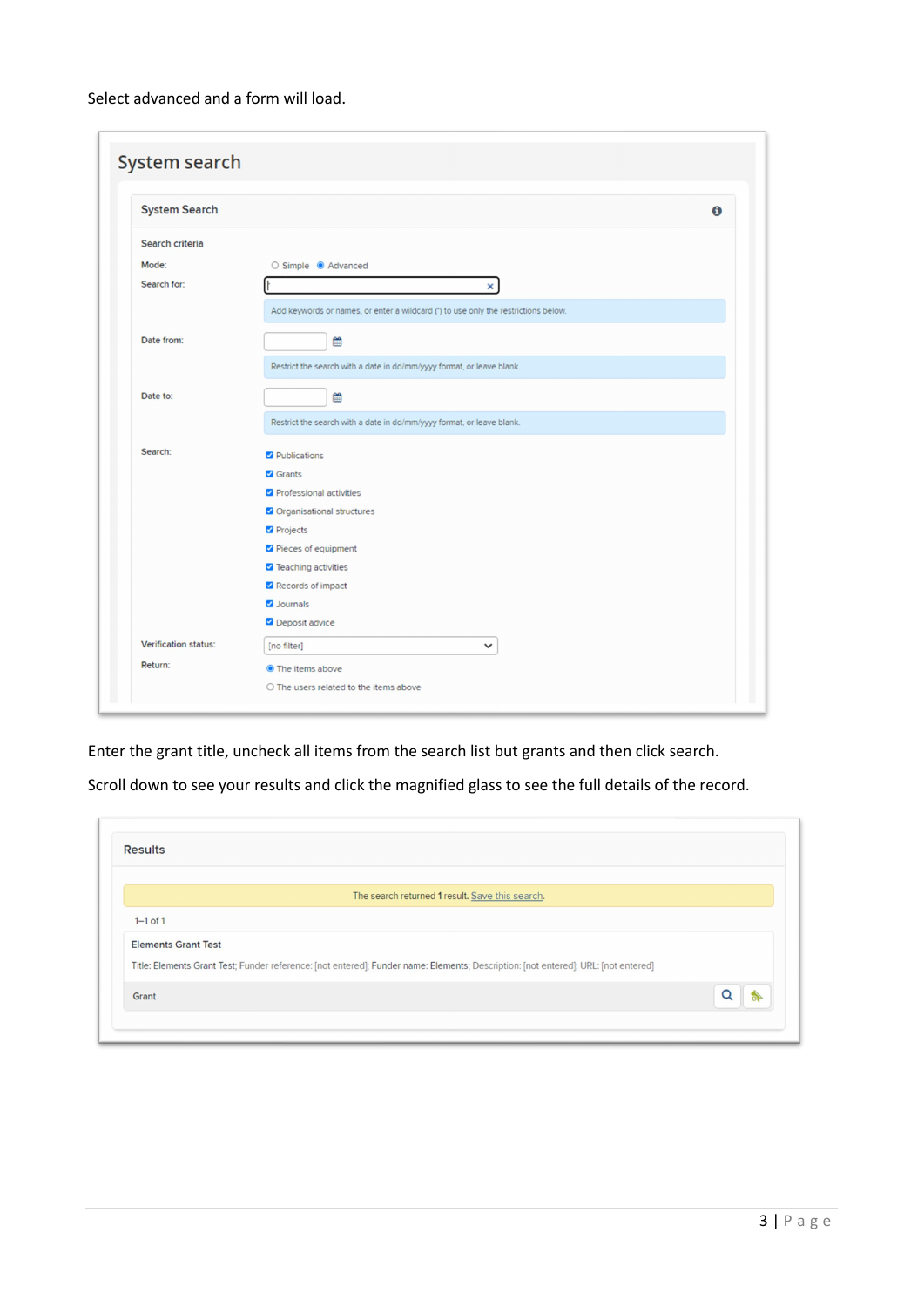Then type your name (Surname first) in the links section, choose the relationship and click the green +. The grant will then appear on your profile.

| Links (1) |                                                                                                                                                                                                                                             |                          | Create links <b>v</b> |
|-----------|---------------------------------------------------------------------------------------------------------------------------------------------------------------------------------------------------------------------------------------------|--------------------------|-----------------------|
| Users     | Funder of MACHOLD, Silke                                                                                                                                                                                                                    |                          | Gelit                 |
|           | Link Symplectic Elements users to this grant                                                                                                                                                                                                |                          |                       |
|           | Add a user by typing their name in the textbox below (type their surname first and then their first name).<br>Then, select the relationship type and click on the add button $\langle \bullet \rangle$ to associate a user with this grant. |                          |                       |
|           | barfield                                                                                                                                                                                                                                    |                          |                       |
|           | <b>Name</b>                                                                                                                                                                                                                                 | Relationship             |                       |
|           | BARFIELD, James (Administration)                                                                                                                                                                                                            | Funded by<br>$\check{~}$ | $\check{ }$<br>œ      |

If your grant cannot be found through the search and you think it should be displayed in Elements (i.e. after 31 July 2017), please contact [elementssupport@wlv.ac.uk](mailto:elementssupport@wlv.ac.uk) and we can investigate further.

If the grant missing was awarded before this date, then follow the "add a manual grant" to your profile steps.

### Viewing Grant Information

In order to view the details of your grants, click on the grants heading as shown below.

| Grants  |  |
|---------|--|
| Claimed |  |

You will then be presented with a list of grants you are associated with.

From the view you can see some more tabs – summary, relationships, sources. The summary gives a brief description of the record, relationships details the user relationships to the grant and sources shows where the information is coming from, which for Grants will always be Agresso.

|   | <b>Institutional</b> |                     |
|---|----------------------|---------------------|
| ₩ | <b>Grants System</b> | Women in Leadership |